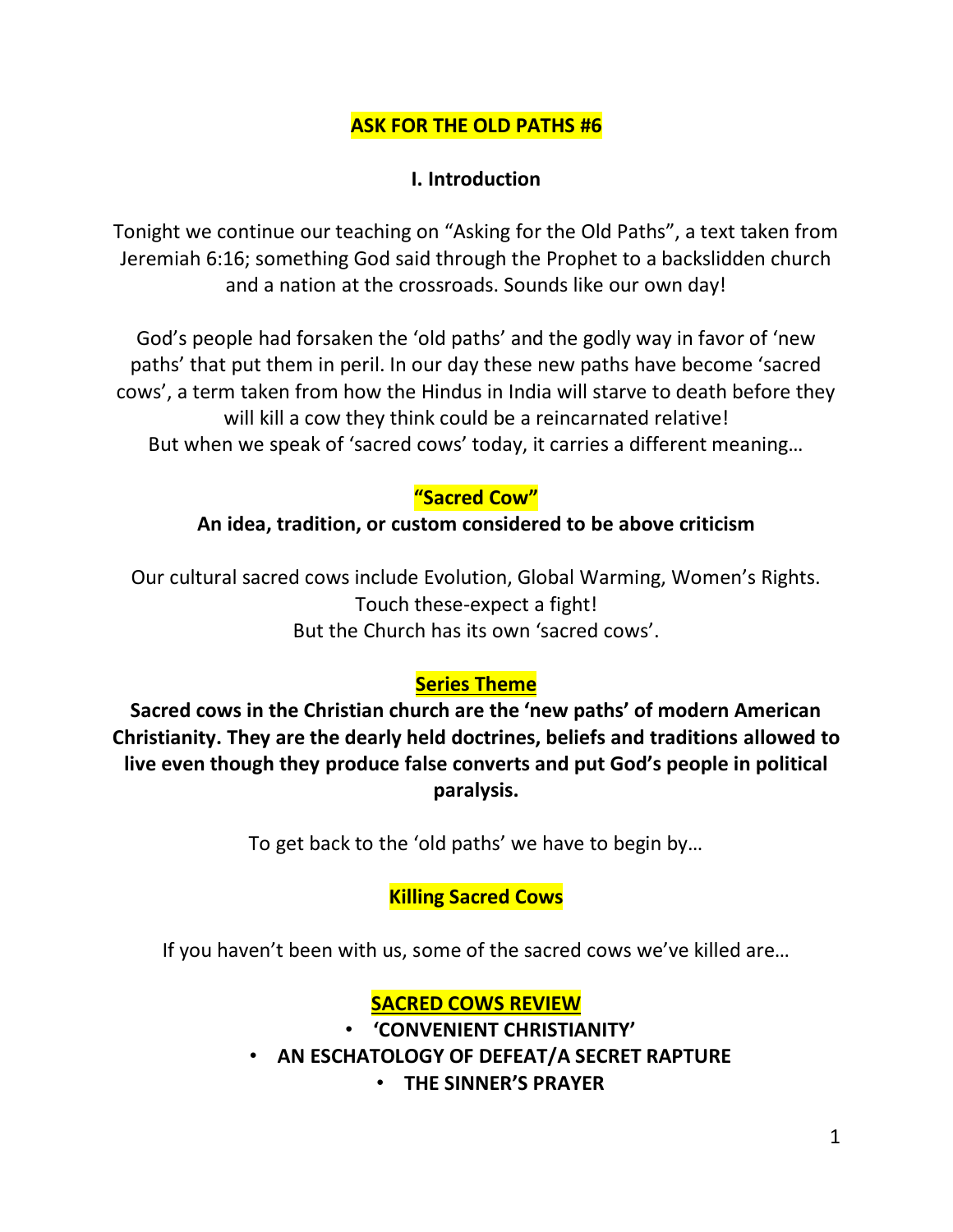Tonight I want to kill one more sacred cow commonly allowed to live in many American Churches…

# **"Cheap Grace"**

# **II. Killing the Sacred Cow of "Cheap Grace"**

# **A. Where Does It Come From?**

1. 'Cheap Grace' is a term coined by the great **German Lutheran Pastor Dietrich Bonhoeffer,** one of the few Christian clergymen who stood up against Adolf Hitler's Nazi Party in WWII. He was arrested by the Gestapo in 1943 and executed by hanging in 1945, even as Allied forces were liberating Berlin.

2. Bonhoeffer believed that **the preaching of 'cheap grace' in Germany's Christian churches disempowered the Church and paved the way for Adolf Hitler's rise to power.** 

a. The Catholic Church capitulated quickly to Hitler; then the Protestant Lutherans followed in surrender. Bonhoeffer blamed it on cheap grace.

# **Dietrich Bonhoeffer**

**We Lutherans have gathered like eagles around the carcass of cheap grace and we have drunk the poison which has killed the life of following Christ.**

3. In his most famous book, "The Cost of Discipleship", he went farther….

### **Dietrich Bonhoeffer**

# **Cheap grace is the deadly enemy of the Church. It has been the ruin of more Christians than any commandment of works.**

4. What did he mean by 'cheap grace'? We need to ask ourselves, 'what does it mean to call something 'cheap'?'

# **"Cheap"**

**Obtainable at a low price. Of small value. Modern Usage: Inferior; a cheap imitation**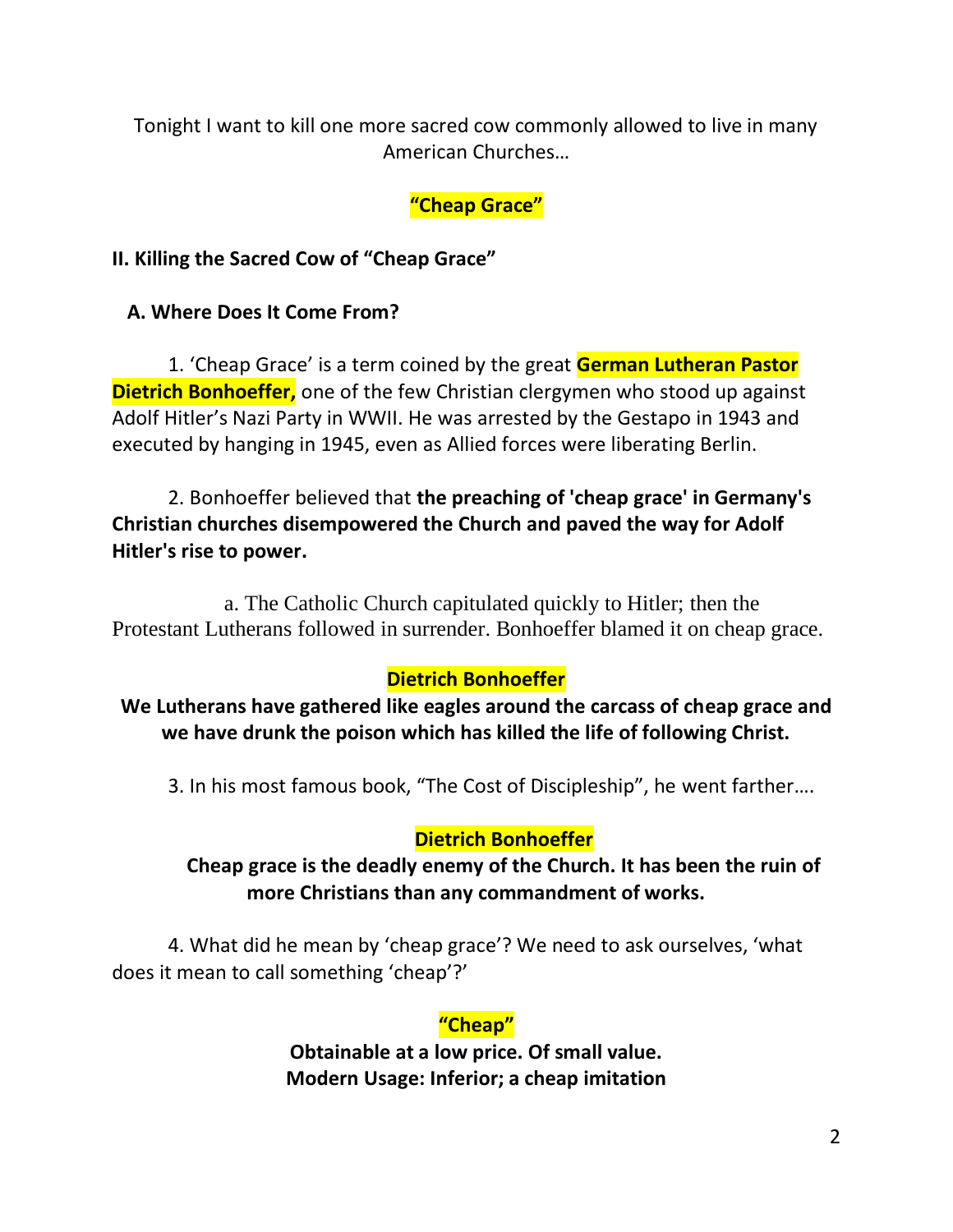**5**. Bonhoeffer applied the word 'cheap' to grace because it was a grace 'obtainable at a low price'; of small value; He saw 'cheap grace' as 'inferior' grace or a 'cheap imitation' of true grace.

a. Here is his full definition…

### **Dietrich Bonhoeffer**

**Cheap grace is the preaching of forgiveness without requiring repentance, baptism without church discipline, communion without confession. Cheap grace is grace without discipleship, grace without the cross, grace without Jesus Christ.** 

 **B. Take A Look At This List**

**'Cheap grace is preaching forgiveness without requiring repentance'**:

1. Our modern American pulpits preach cheap grace when they offer eternal salvation to all who attend an altar call and repeat a so-called 'sinner's prayer' *without any verification that the candidate has been truly and deeply convinced and convicted of their condition*.

a. Cheap grace offers forgiveness to those who have never been fully convicted of their need of forgiveness.

b. Cheap grace offers salvation to sinners without any conditions; it offers grace to sinners who have never been convinced that they need grace.

c. Go study the preachers and the preaching of America's previous 'Great Awakening' revivals…there's no 'cheap grace' to be found.

2. **For example, look at the preaching ministry of the great revivalist Gilbert Tennant, (1703-17640). He was one of the leaders of America's first "Great Awakening". He preached sermons designed to disturb what he called the 'sinner's security'.**

a. Dr. Cheryl Ann Rickards analyzed the success of Tennent's preaching ministry as based on his ability to disturb the 'security of sinners'.

**Cheryl Ann Rickards on Gilbert Tennent**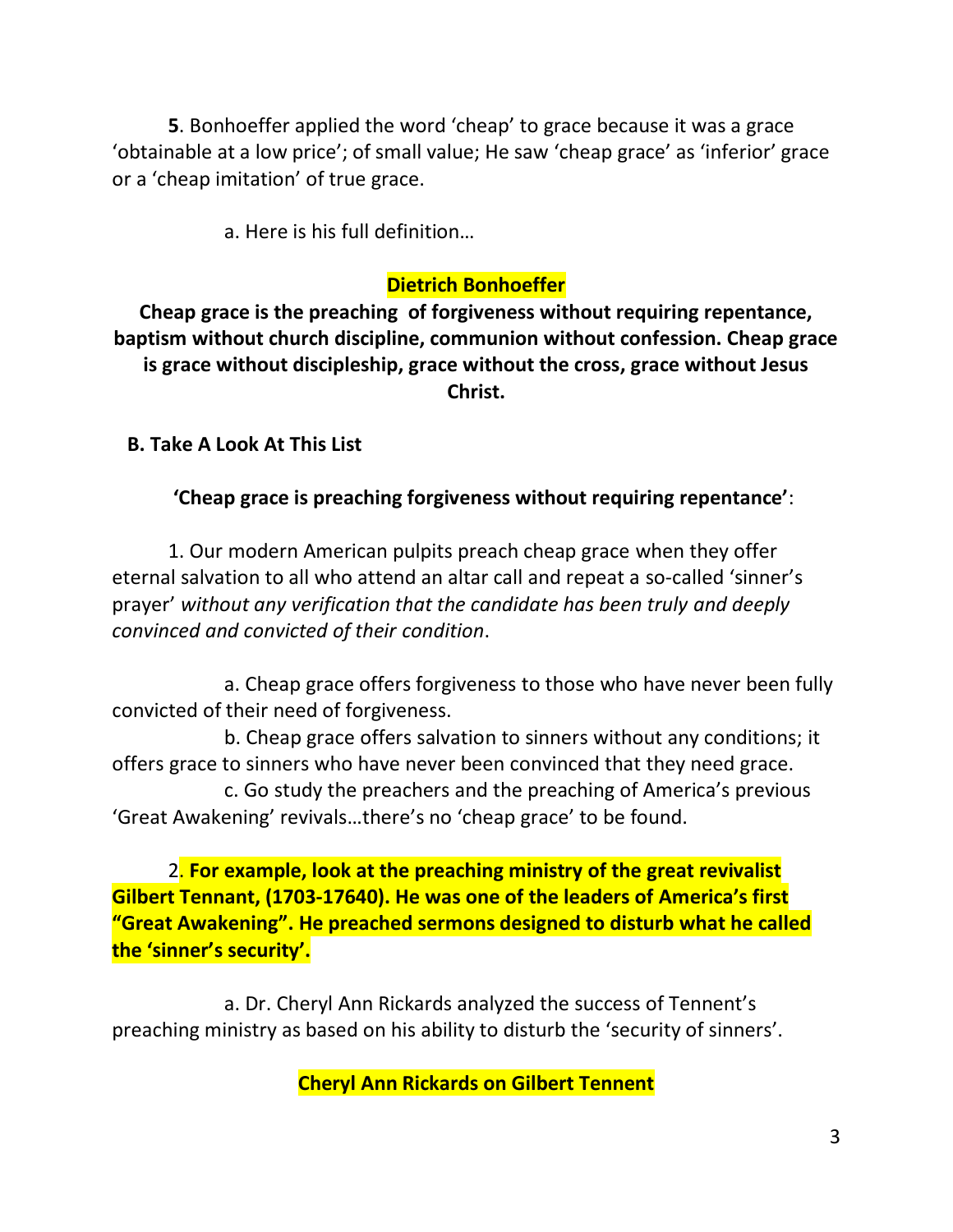**Tennent called the unsaved 'the secure' because such a person is unconvinced and unconvicted of sin; he is a "secure" sinner. In order to convince and convict, Tennent preached on judgment and damnation in order to inform and alarm the congregation, and to affix conviction in order to ensure conversion.**

b. How many modern American preachers dare to 'preach on judgment and damnation in order to alarm their congregations into convictions that ensure conversion'?

c. George Tennent explains how he approached his preaching:

# **George Tennent**

**The secure sinner needs to be convinced of his sin and unrighteousness and then convicted. There is a difference between being convinced and being convicted. A murderer may be** *convinced* **that killing is wrong but commits murder anyway because he does not care that it is wrong. A murderer is**  *convicted* **(not legally, but spiritually) when he feels a deep distress in his heart.**

3. The amazing success of the Great Awakening preachers was the result of preaching messages designed to disturb the security of sinners.

# **The Most Famous Sermon in American History**

### **It's no accident that the most famous sermon ever preached in America was Jonathan Edward's sermon on "Sinners in the Hands of an Angry God'! (Preached on July 8, 1741!)**

a. Edwards used vivid illustrations of hell and the perilousness of life in order to force people to consider the reality of their eternal destiny and to invoke a decision to receive Jesus Christ as Savior.

### **Jonathan Edwards**

### **"It is only the mercy of God that keeps people from falling into hell, and God is free to withdraw that mercy at any moment."**

b. The sermon so powerfully convicted sinners of their sin that eyewitnesses said grown men were weeping and holding onto the pews for fear of falling into hell at any moment.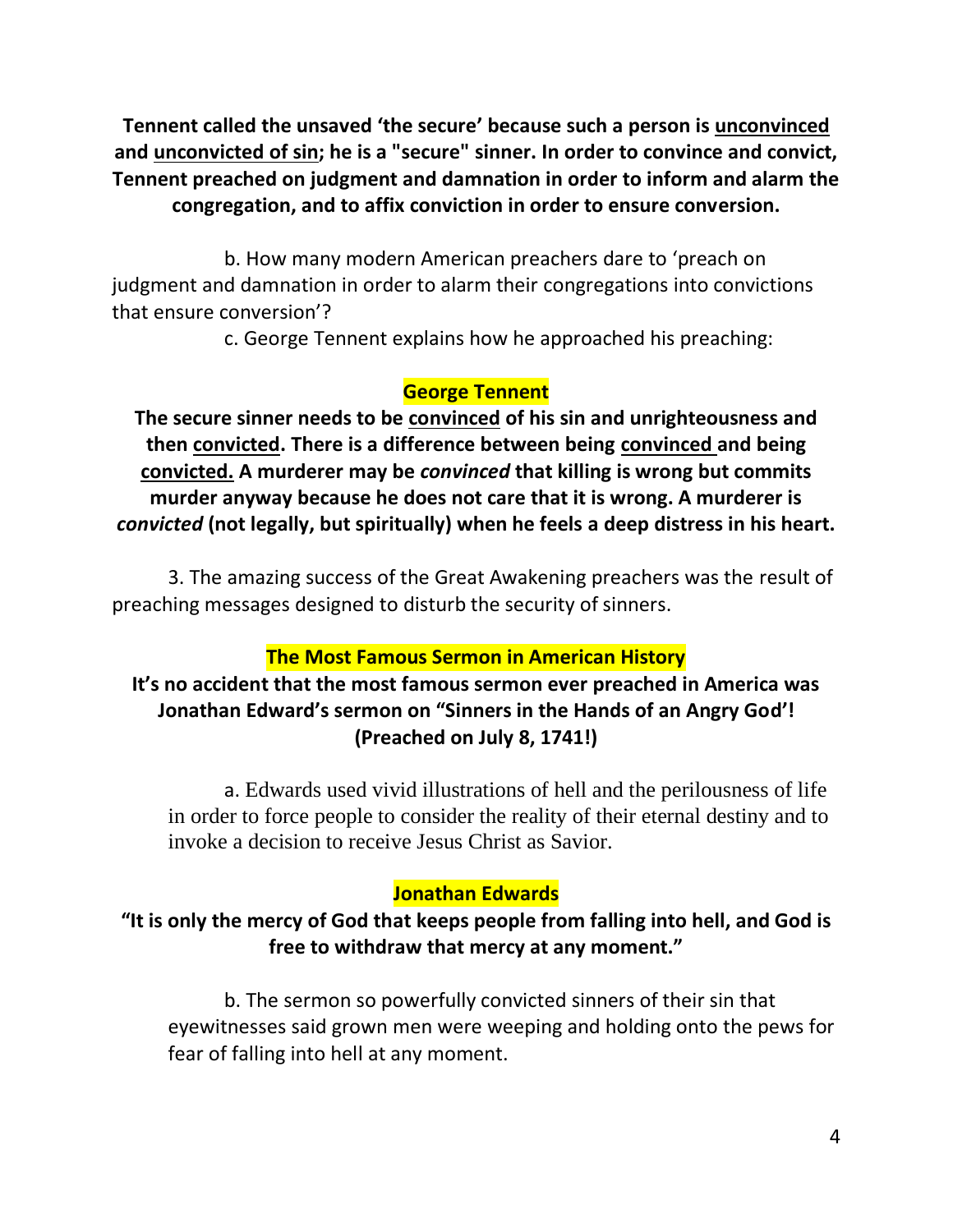c. Imagine preaching a sermon like that today! The idea that God is 'angry'; that God is 'angry with sinners'! But friends, it's in the Bible!

#### **Psalm 7:11-13**

**God is a just judge, and God is angry with the wicked every day. If he does not turn back, He will sharpen His sword; He bends His bow and makes it ready. He also prepares for Himself instruments of death; He makes His arrows into fiery shafts.** 

d. Some who hear this message will cringe at a sermon on 'Sinners in the Hands of An Angry God' because it touches the 'sacred cow' of cheap grace so many of us are used to. But look at the results!

4. The Great Awakening Revivals not only saved sinners but transformed entire cities and states! Churches were filled. Bars and whorehouses shut down.

5. But the 'cheap grace' of modern American evangelism produces counterfeit converts who never make an impact on the culture. Cheap grace never mentions the holiness of God, the sinfulness of sinners or the reality of hell; instead, it offers salvation to those not deeply convinced and convicted that they need it!

### **Leonard Ravenhill**

### **We are trying to save people who don't know they are lost.**

6. Testimony: I believe that how much we love the Lord is directly proportionate to how much we are amazed by God's grace.

a. In Luke 7, Jesus dines at the house of Simon the Pharisee. During dinner, a 'woman who was a sinner' anoints His feet with expensive oil and tearfully wipes his feet with her hair. The Pharisee wonders why Jesus doesn't know she's a sinner. But Jesus asks him a question.

### **Luke 7:40-44**

**And Jesus answered and said to him, "Simon, I have something to say to you." So he said, "Teacher, say it." 41 "There was a certain creditor who had two debtors. One owed five hundred denarii, and the other fifty. 42 And when they had nothing with which to repay, he freely forgave them both. Tell Me,**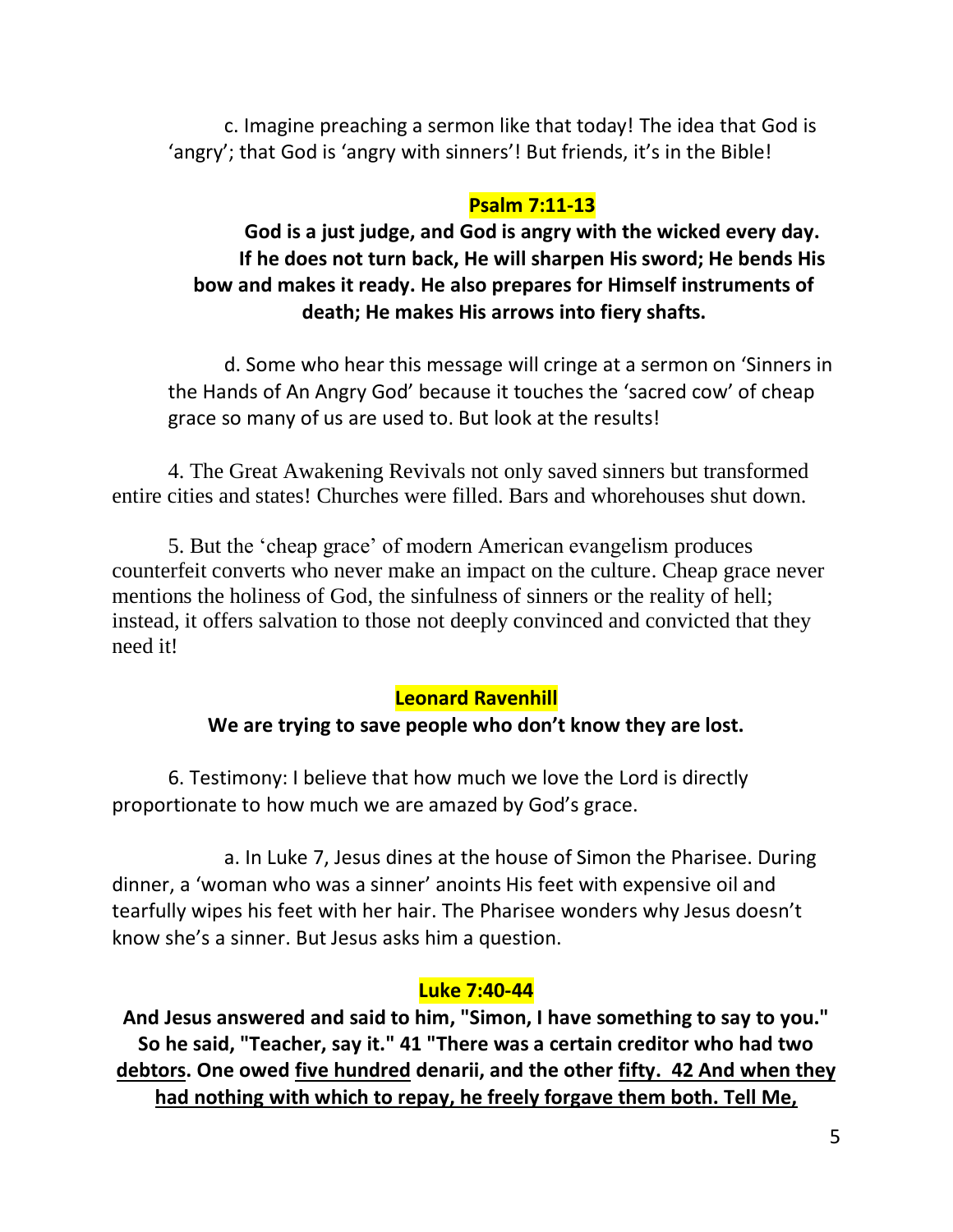# **therefore, which of them will love him more?" 43 Simon answered and said, "I suppose the one whom he forgave more." And He said to him, "You have rightly judged."**

#### **Luke 7:44-50**

**Then He turned to the woman and said to Simon, "Do you see this woman? I entered your house; you gave Me no water for My feet, but she has washed My feet with her tears and wiped them with the hair of her head. 45 You gave Me no kiss, but this woman has not ceased to kiss My feet since the time I came in. 46 You did not anoint My head with oil, but this woman has anointed My feet with fragrant oil.** 

**Those who come to Christ by way of 'cheap grace' are like Simon the Pharisee. They are unconvicted of their sin. They love little. They offer Him no water, no kiss, and no oil.**

Jesus compares how Simon treated Him to how the sinner woman treated Him. Grace was cheap to Simon who saw himself OK; but it was amazing to the woman who knew she was a sinner…

# **Luke 7:47**

**Therefore I say to you, her sins, which are many, are forgiven, for she loved much. But to whom little is forgiven, the same loves little."**

Testimony: Why do some people saved as a child, and who have grown up in church seem so lukewarm about the Lord. I was 27 when I got saved!

#### **Luke 7:48-50**

**48 Then He said to her, "Your sins are forgiven."49 And those who sat at the table with Him began to say to themselves, "Who is this who even forgives sins?" 50 Then He said to the woman, "Your faith has saved you. Go in peace." NKJV** 

**7. When people come to Christ by cheap grace they're like Simon;** they don't see themselves as sinners. They love little'; they offer Him no water, no kiss and no oil. They can't weep and don't worship. They think it's all about them. Then they find a church that satisfies their needs…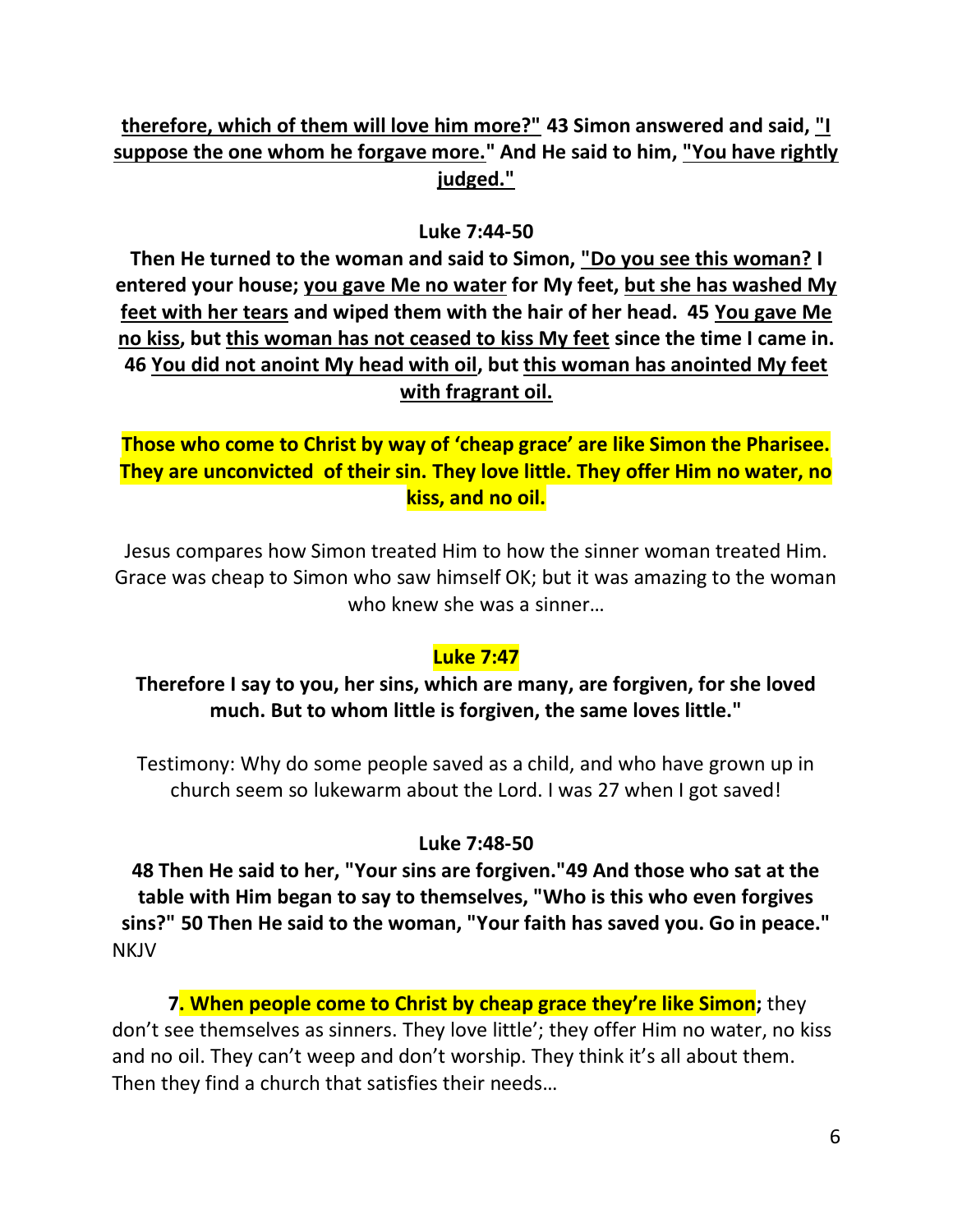# **Cheap Grace Church Welcome to Cheap Grace Fellowship Church Narcissistic Denomination "It's a little about God; it's really about me."**

8. These are those who never had a sense of the depth of their sin so they have no sense of the greatness of God's grace. They love little because they never saw themselves that bad.

a. They want their sins forgiven but their lives unchanged.

# **Dietrich Bonhoeffer**

# **Cheap grace means the justification of the sin without the justification of the sinner.**

9. Cheap grace sinners get saved but not sanctified. They are satisfied just to be saved. If you confront them with the Word they call you a legalist. They cannot be convicted because the grace they received was cheap grace.

# **Dietrich Bonhoeffer**

**Cheap grace is the idea that 'grace' did it all for me so I do not need to change my lifestyle. The believer who accepts the idea of 'cheap grace' thinks he can continue to life like the rest of the world. Instead of following Christ in a radical way, the Christian lost in cheap grace thinks he can simply enjoy the consolations of his grace.**

10. The modern American church has become so obsessed with the message of grace that it's become a 'sacred cow'; if you preach sermons on subjects like the Law of God or keeping His commandments or being engaged in the culture you are seen as an enemy of 'grace'.

11. But look at the fruit of cheap grace preaching. Many of our churches are irrelevant. And our country is under attack. The late Vance Havner connected our political problem to our problems in the pulpits.

### **Vance Havner**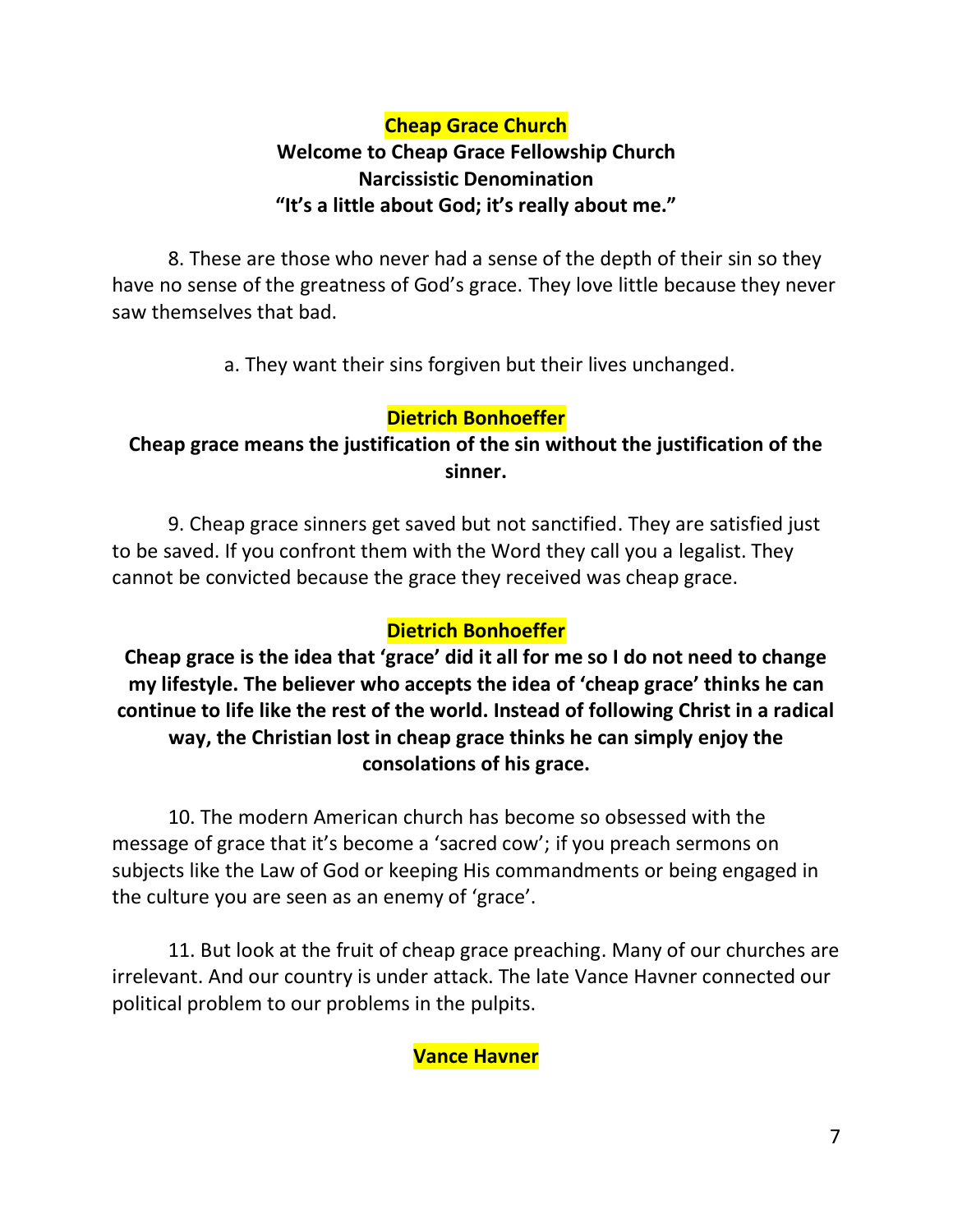**We are suffering much from the preaching of cheap grace. Grace is free but it is not cheap. People will take anything that is free, but they are not interested in discipleship. They will take Christ as Savior but not as Lord.**

12. This is why Bonhoeffer told us…

## **Dietrich Bonhoeffer**

**Cheap grace is the deadly enemy of the Church. We are fighting today for costly grace.**

### **C. So What is 'Costly Grace'?**

.

1. We need to ask ourselves this question; "What did it cost God to provide the grace by which we are saved?" The answer is "EVERYTHING"!

#### **Andrew Farley**

### **God's grace is free but it's not cheap. It cost God everything.**

2. But the question we fail to ask is; "How much will it cost YOU to receive the grace God has provided?" The answer is, "EVERYTHING"!

### **Billy Graham**

**Christ did not suffer and die to offer us cheap grace. Jesus did not go willingly to the cross so we could have an easy life or offer a faith based on easy-believism. As someone said, "Salvation is free but not cheap." It cost Jesus His life.**

3. It cost God everything to give us grace; it will cost us everything to receive God's grace because grace is a 2-way street; it's a covenant.

4. Dave Daubenmire coached high school football for 35 years when he was sued by the ACLU for praying with his players at games and practices. He won the suit and went launched a ministry that calls on Christians to wake up and engage the culture by taking the fight to the enemy. Ministry. He has some great teaching on grace as a covenant.

### **Dave Daubenmire**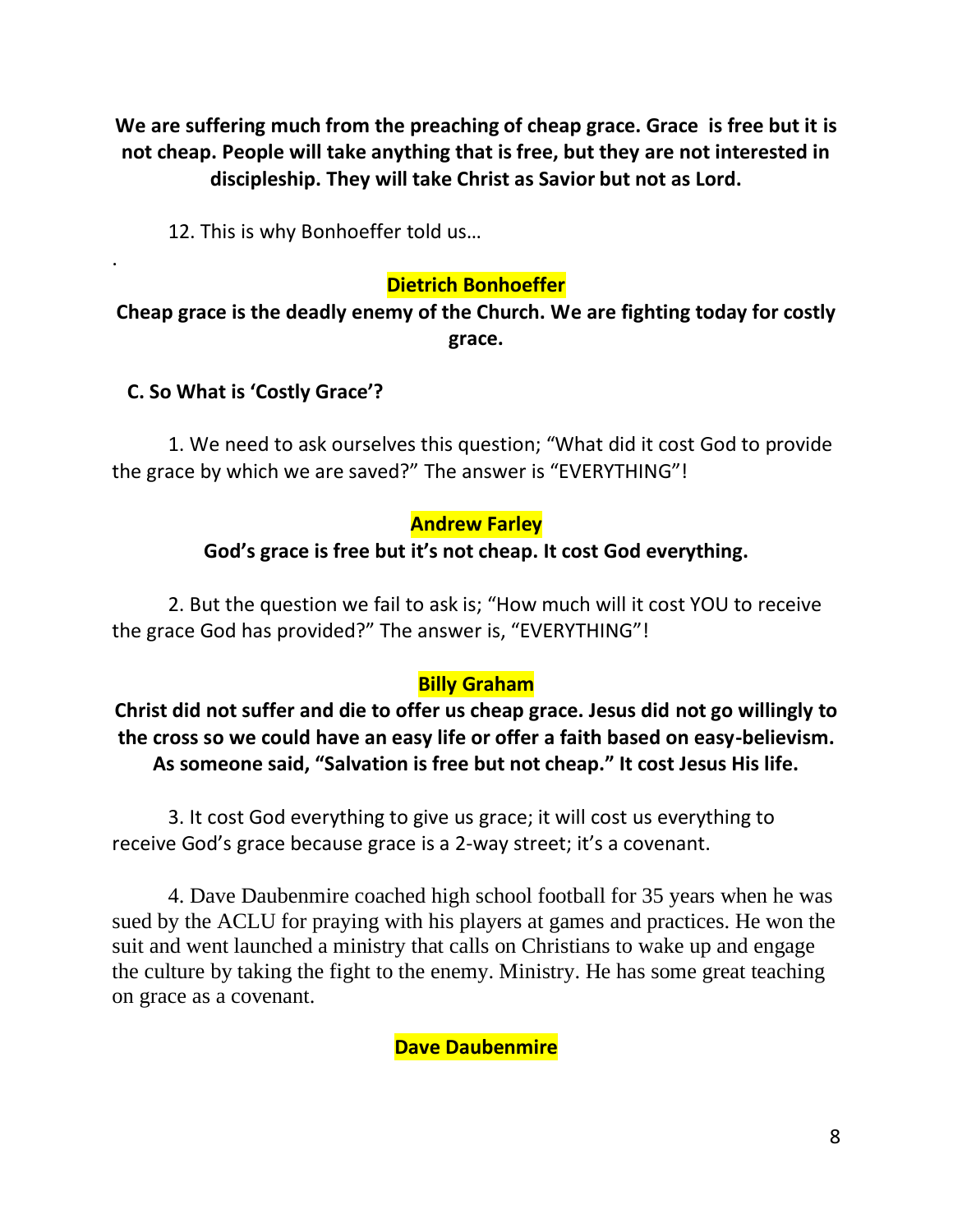**Christianity is a covenant, a deal if you will. Noah Webster defined covenant as 'a mutual consent or agreement of two or more persons, to do or to forebear some act or thing; a covenant is a contract.** 

### **Dave Daubenmire**

**What do we bring to the table in exchange for HIS life? The answer is, OUR life. True Christianity will cost you YOUR life. But modern Christianity has lost this message. We are constantly reminded of HIS sacrifice…HIS love for us. But what is OUR skin in the game? That is the missing link in the New Covenant signed in HIS blood.**

5. Cheap grace is a one-way street; Jesus died for us; true grace is a 2-way street; Jesus died for us so we might live for Him!

### **Dave Daubenmire**

**Jesus dies for us and all He requires is that we live for Him. It's a covenant. A quid pro quo. He dies for us and we live for Him.** 

6. The problem with cheap grace is that it ends with the 'Sinner's Prayer'.

### **Dave Daubenmire**

**'Christ died for our sins' does not even begin to touch the varnish on what it actually means to be a follower of Jesus. In today's culture of 'easy-believism', simply identifying as a Christian doesn't mean much.**

### **Dave Daubenmire**

**Simply 'believing' is wrought with booby traps as the Scriptures tell us that even the demons 'believe'. Christianity is more than simply repeating a 'sinner's prayer'. The nation is full of folks who walked an aisle and repeated that prayer.**

7. Remember Bonhoeffer blamed Germany's collapse into Hitler's hands on the church doctrines of cheap grace; will America make the same mistake?

### **Dave Daubenmire**

**The nation is in the condition we are in because, for the most part, most Christians are not willing to lay anything on the line for the cause of Christ. This one-way covenant has hindered the advancement of the Kingdom because too**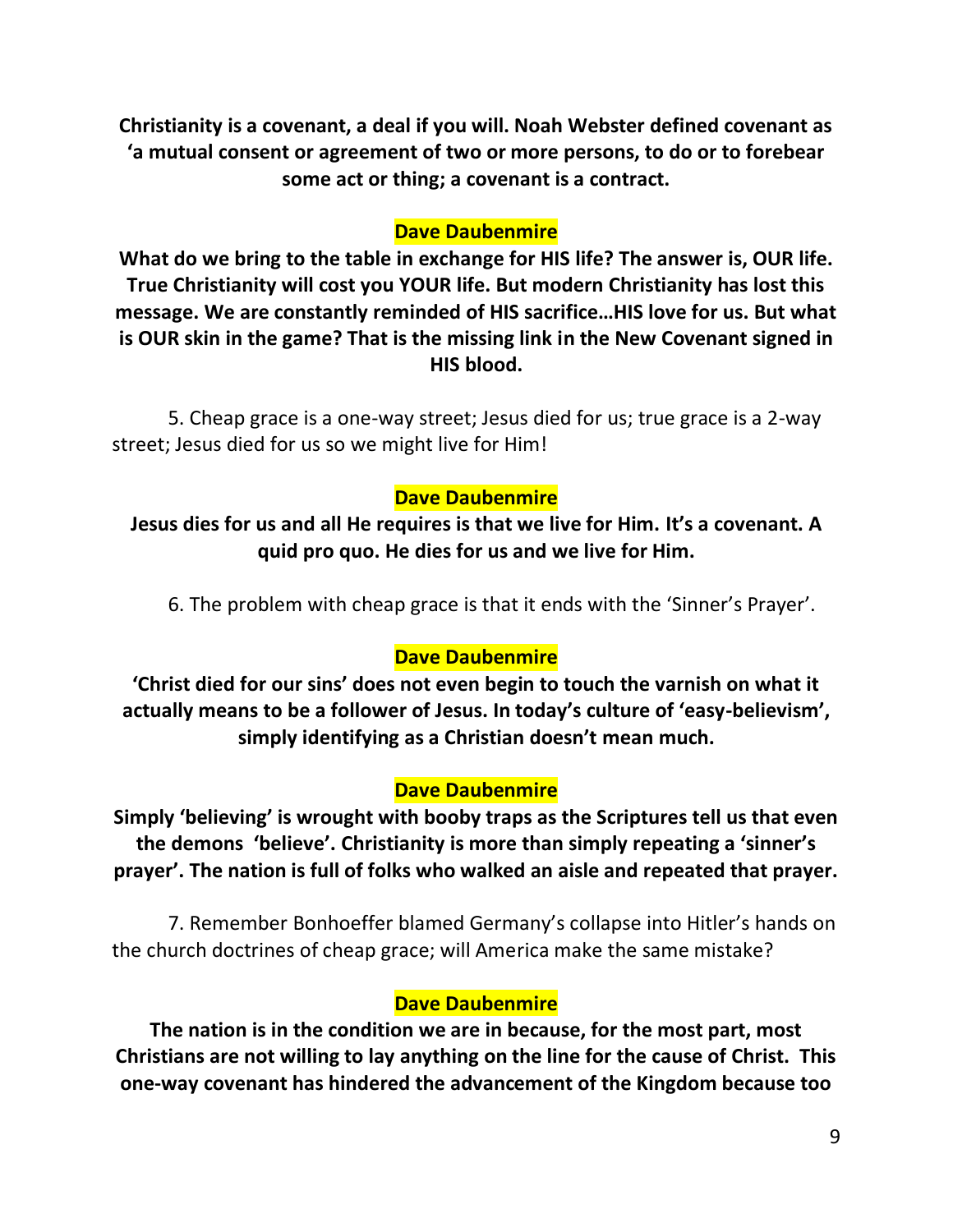### **many Christians have counted the cost of getting personally involved and determined they are not willing to make the sacrifice required.**

8. Our country is in the critical care unit because countless Christians sit on the sidelines rather than resist the authoritarian mandates of the majority party.

a. Cheap grace won't pay the price. But…

# **Dave Daubenmire**

**A costless Christianity is no Christianity at all. Jesus died that you might live. Live for Him. He is counting on you. If you remain silent God's voice is silenced. He is living and speaking through you. It is time for us to keep our part of that sacred covenant.**

**IV. Close**

 **A. Consider the High Cost of Free Grace**

# **What did it cost God to give you grace to be saved? What will it cost you to receive God's grace?**

1. What did it cost God to give you the grace to be saved?

a. It wasn't cheap. Our sin separated us from Him. God's justice required our death. The only way God could give us grace was for the Innocent to die for the Guilty. Innocent blood had to be shed. But since no man born of Adam is innocent, He sent His Son to live a sinless life and die as a Lamb, sacrificed on our behalf.

2. If it cost God everything to provide us the grace to be saved under a new covenant, how can we not respond with giving God our everything?

3. After 11 chapters of theology on how God saves us, the Apostle Paul gives us a 'Therefore'…

# **Romans 12:1**